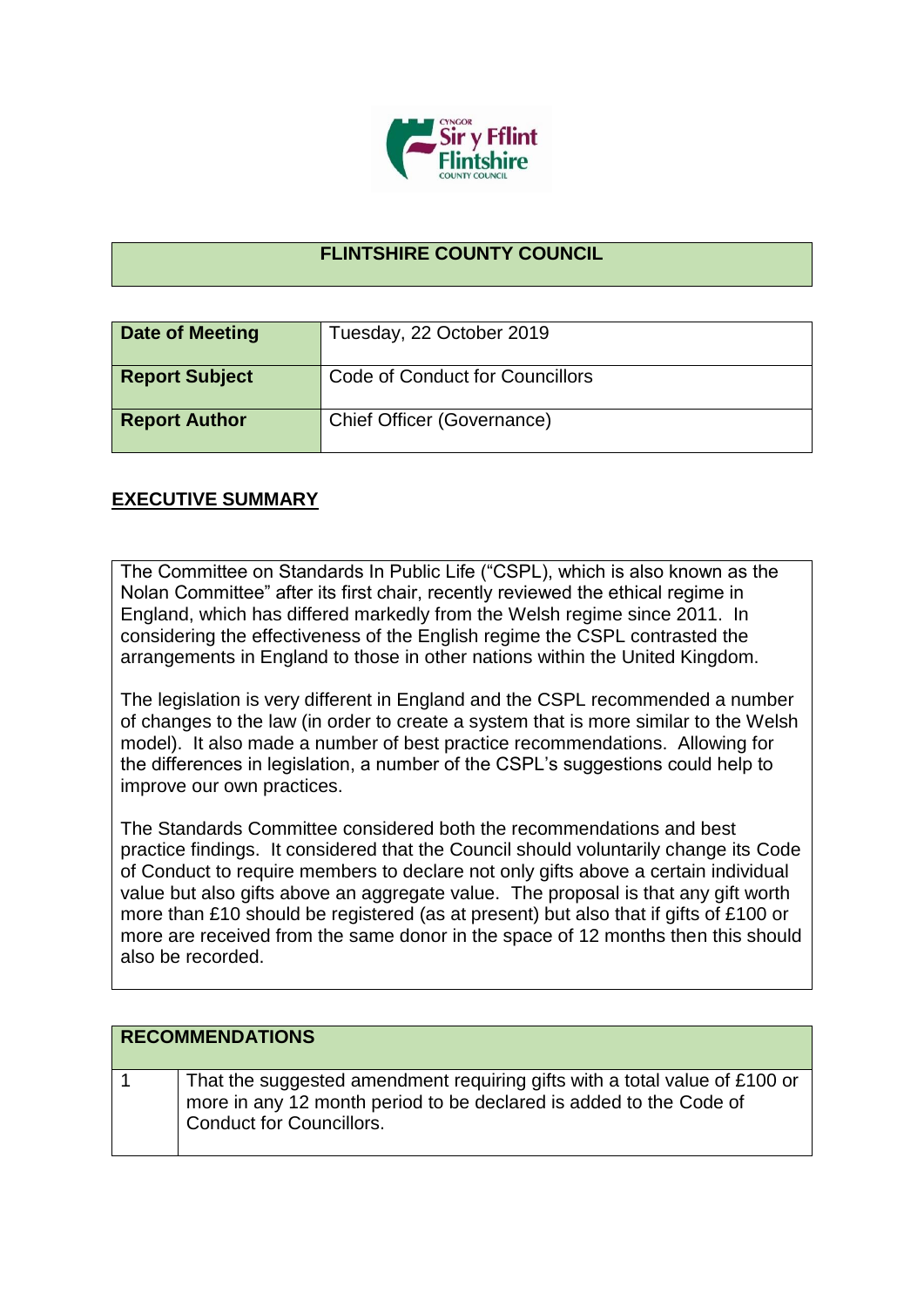## **REPORT DETAILS**

| 1.00 | <b>Background</b>                                                                                                                                                                                                                                                                                                                                                                                                                                                                                                                                                                                                                                                                                                              |
|------|--------------------------------------------------------------------------------------------------------------------------------------------------------------------------------------------------------------------------------------------------------------------------------------------------------------------------------------------------------------------------------------------------------------------------------------------------------------------------------------------------------------------------------------------------------------------------------------------------------------------------------------------------------------------------------------------------------------------------------|
| 1.01 | The Council is required to adopt a Code of Conduct for Councillors based<br>on the provisions of the national model code, as laid down in statutory<br>instrument by Welsh Government. The Council can add to the code<br>provided that in doing so it does make the effect of the code less onerous.                                                                                                                                                                                                                                                                                                                                                                                                                          |
|      | The Report of the Committee on Standards In Public Life                                                                                                                                                                                                                                                                                                                                                                                                                                                                                                                                                                                                                                                                        |
| 1.02 | The Committee on Standards in Public Life (also known as "the Nolan<br>Committee") published a report on Local Government Ethical Standards in<br>January 2019. The report studied the impact of changes made to the<br>ethical regime in England by the Localism Act 2011 and compared the<br>efficacy of the English system to that of the other countries within the<br>United Kingdom.                                                                                                                                                                                                                                                                                                                                     |
| 1.03 | The Localism Act 2011 made sweeping changes to the ethical regime in<br>England as follows:<br>The national model Code of Conduct was repealed;<br>The Standards Board for England (the body created to enforce the<br>$\bullet$<br>Code of Conduct) was abolished;<br>The Adjudication Panel for England was abolished;<br>$\bullet$<br>The penalties of suspension and disqualification for breaching the<br>Code of Conduct were repealed;<br>Each Council was obliged to adopt its own Code of Conduct and to<br>$\bullet$<br>appoint an Independent Person to assist the Standards Committee<br>and Monitoring Officer in its enforcement;<br>New offences of voting with a pecuniary interest were created.<br>$\bullet$ |
| 1.04 | The report of the CSPL can be found here. In short, the Committee found<br>that the regime in England needed fundamental changes some of which<br>required new legislation and some of which could be achieved by Councils<br>using their existing powers.                                                                                                                                                                                                                                                                                                                                                                                                                                                                     |
| 1.05 | The Committee made recommendations that relate only to the legislative<br>changes needed and so, because of our differing legislation, most do not<br>have any relevance in Wales. However, the Committee also made good<br>practice recommendations which are not specific to any legislative regime<br>and so are potentially relevant to how we operate. The Standards<br>Committee considered these recommendations and good practice findings<br>at its meeting on 2 September 2019. It agreed to adopt the suggested<br>best practice findings (where we do not already do the same or something<br>similar) and these are largely operational issues that have already been<br>actioned by officers.                    |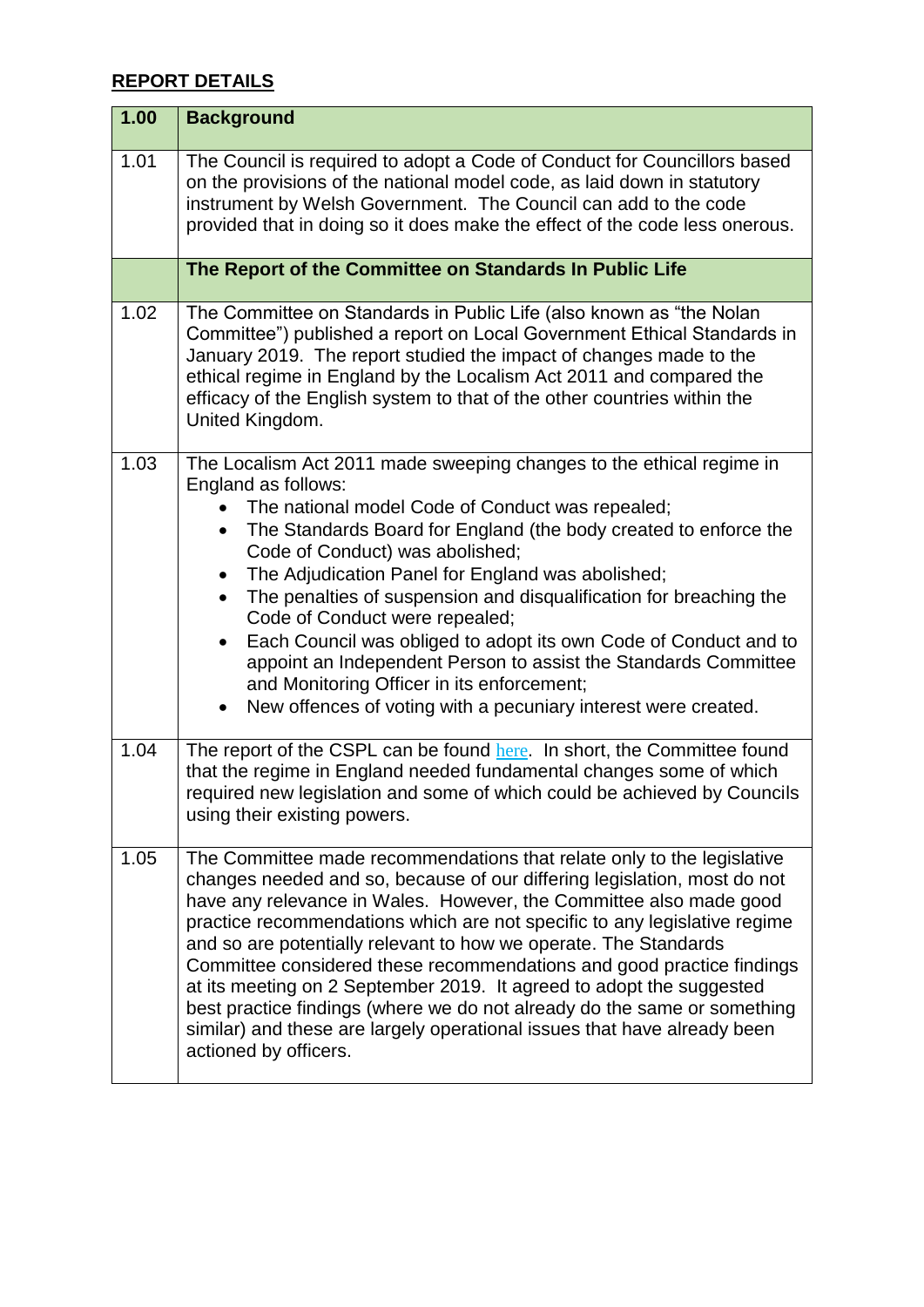| 1.06 | It considered that the Council should voluntarily adopt Recommendation 6<br>in relation to gifts and hospitality. The CSPL recommended that<br>Councillors in England should be required to register any gifts / hospitality<br>over £50 or over £100 pa from a single source. In Flintshire, Councillors<br>are already required to register any gift or hospitality over £10 in value<br>(and to reject any gift/hospitality of any value that appears to place the<br>councillor under an improper obligation). The Standards Committee<br>considered that they should also register gifts of £100 or more, within a 12<br>month period, from a single source. |
|------|-------------------------------------------------------------------------------------------------------------------------------------------------------------------------------------------------------------------------------------------------------------------------------------------------------------------------------------------------------------------------------------------------------------------------------------------------------------------------------------------------------------------------------------------------------------------------------------------------------------------------------------------------------------------|
| 1.07 | The suggested revision to the Code of Conduct are shown in tracked<br>changes at Appendix 1. They were considered by the Constitution and<br>Democratic Services Committee at its meeting on 16 October 2019 and a<br>verbal update will be given.                                                                                                                                                                                                                                                                                                                                                                                                                |

| 2.00 | <b>RESOURCE IMPLICATIONS</b>                                                                                                  |
|------|-------------------------------------------------------------------------------------------------------------------------------|
| 2.01 | As Councillors already record gifts over £10 in value this amendment<br>would not create an additional administrative burden. |

| 3.00 | <b>CONSULTATIONS REQUIRED / CARRIED OUT</b>                                                                             |
|------|-------------------------------------------------------------------------------------------------------------------------|
| 3.01 | The Standards Committee and the Constitution and Democratic Services<br>Committee both endorse the suggested amendment. |

| 4.00 | <b>RISK MANAGEMENT</b>                                                                                                                         |
|------|------------------------------------------------------------------------------------------------------------------------------------------------|
| 4.01 | This suggested amendment reduces the risk that gifts/hospitality might<br>escape registration by being given in small value amounts over time. |

| 5.00 | <b>APPENDICES</b>                            |
|------|----------------------------------------------|
| 5.01 | Appendix 1 – Code of Conduct for Councillors |

| 6.00 |                                                                                                                                                                                                        | <b>LIST OF ACCESSIBLE BACKGROUND DOCUMENTS</b>                                                                   |
|------|--------------------------------------------------------------------------------------------------------------------------------------------------------------------------------------------------------|------------------------------------------------------------------------------------------------------------------|
| 6.01 | Report to the Standard Committee on 2 September 2019 and the report of<br>the Committee on Standards in Public Life.<br>Report to Constitution and Democratic Services Committee on 16 October<br>2019 |                                                                                                                  |
|      | Telephone:<br>E-mail:                                                                                                                                                                                  | <b>Contact Officer:</b> Gareth Owens, Chief Officer Governance<br>01352 702344<br>gareth.legal@flintshire.gov.uk |